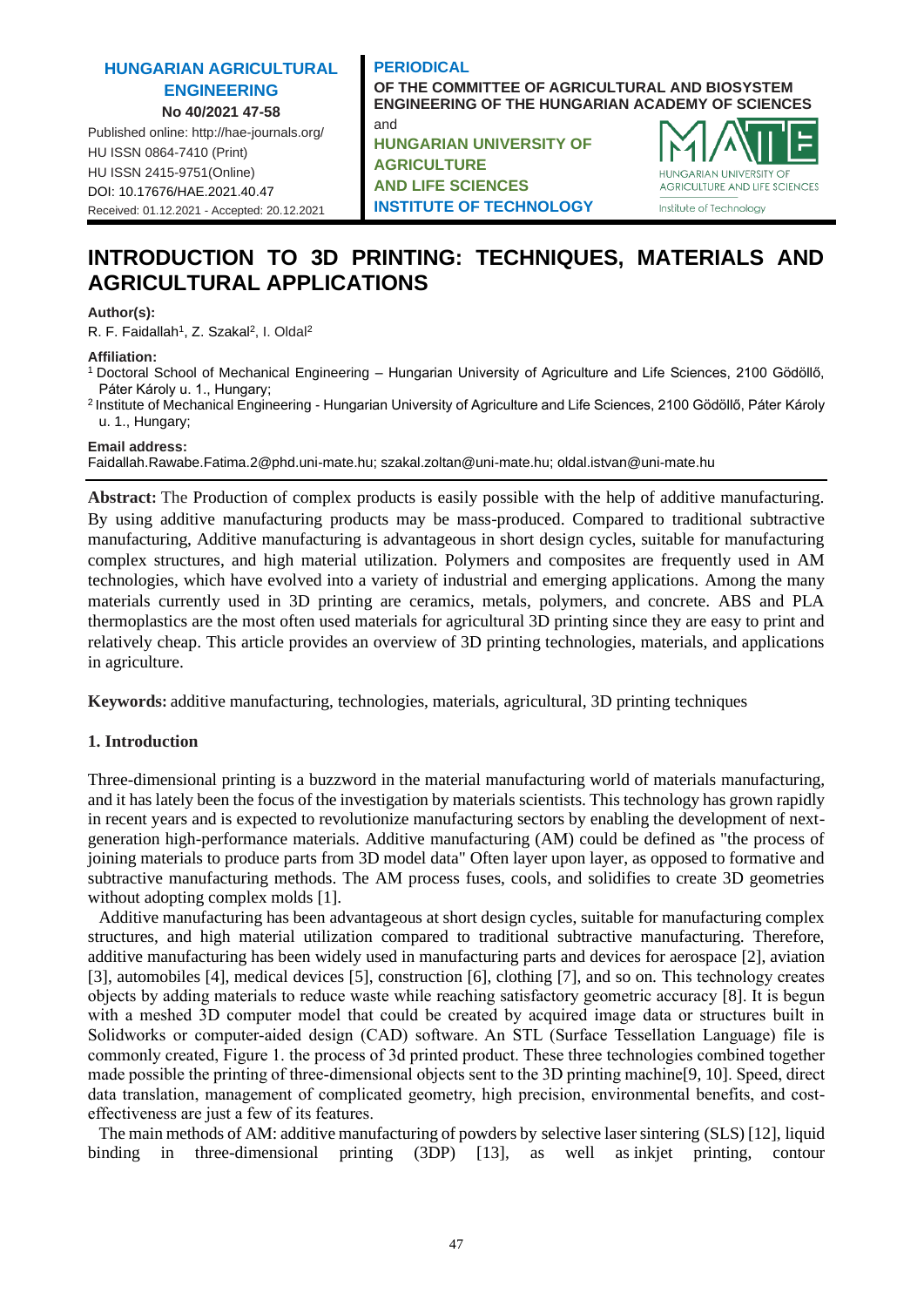crafting, stereolithography [14], laminated object manufacturing (LOM) [15] and the most common method of 3D printing that mainly uses polymer filaments is known as modeling (FDM)[16].



*Figure 1.* The process of 3d printed product [11]

Additive manufacturing become more prevalent in industrial applications that require high performance, like rapid prototyping, rapid manufacturing, rapid tooling [17–21], advanced electronics [22], water filtration, and desalination [21, 23], medical applications [24], and others. In agriculture, 3D printing is mainly useful for manufacturing agricultural equipment [25] and spare parts [26] without greatly affecting their quality. There are various materials and printing technologies for 3D printing. One of the most popular 3D printing technologies used in agriculture is Fused Deposition Modeling (FDM) because it offers consumer-grade materials/filaments like polylactic acid (PLA) thermoplastic and acrylonitrile butadiene styrene (ABS) [17]. The reason why 3D printers are very common in all kinds of industries is obvious because this technology offers distinct advantages Figures 2. shows the percentages of disciplines ranging from motor vehicles to medicine, from academic work to many others.



*Figure 2*. The range of 3D printing used by discipline [27].

## **2. Methods of 3D printing technologies**

Additive manufacturing (AM) methods were developed to meet the demand for printing complex structures at high resolution, Figure 3. Rapid prototyping, the ability to print large structures, the reduction of printing defects, and the improvement of mechanical properties are one of the key factors that have been driven the development of AM technologies [28].

## *2.1 Selective Laser Sintering*

Selective laser Sintering (SLS) is a method that employs a laser as the source for layer-by-layer sintering of powder into a single object [1]. The processes of sintering and melting (SLS/SLM) are identical. The configuration of SLS employing a CO2 laser is shown in Figure 4. Because the laser is the source of the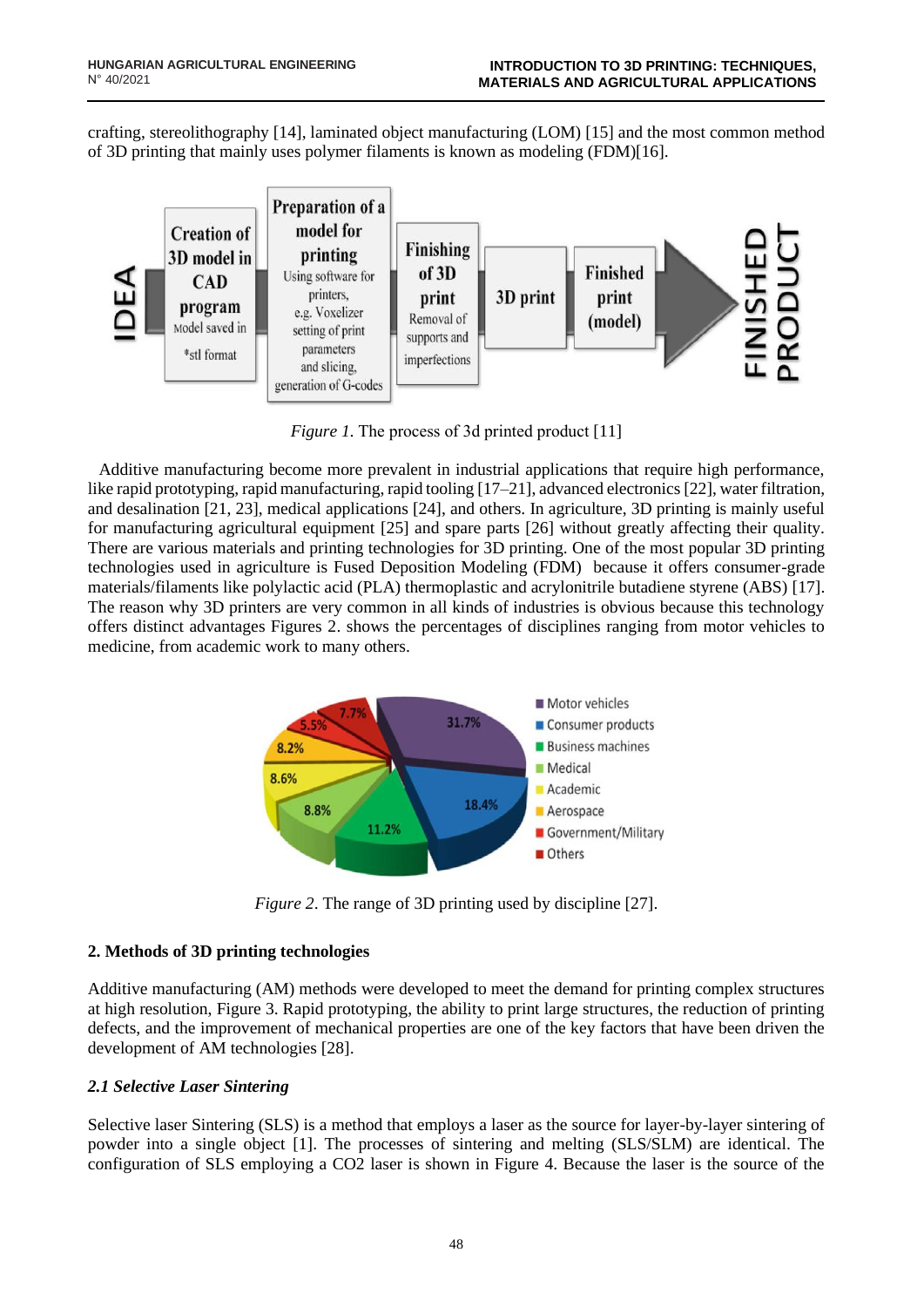binding, light rays are not permitted inside the chamber during printing [30]. The powder fills in the vat for layer spreading. The platform then moves in the z axis, spreading the powder across the next layer for sintering. The procedure is repeated till the item is finished. Metal powders are utilized in this process to make a component that may be used as a finished product [1, 30]. Electron Beam Melting (EBM) uses an electron beam source as energy to melt layers of material utilizing a vacuum chamber and a heated platform, similar to the electron beam. For better surface hardness and strength, use cyanoacrylate or epoxy resin in Figure 5.



*Figure 3.* Three Dimension printing processes.



*Figure 4.* Selective Laser Sintering (SLS) layout



*Figure 5.* The nozzle of Electron Beam Melting (EBM)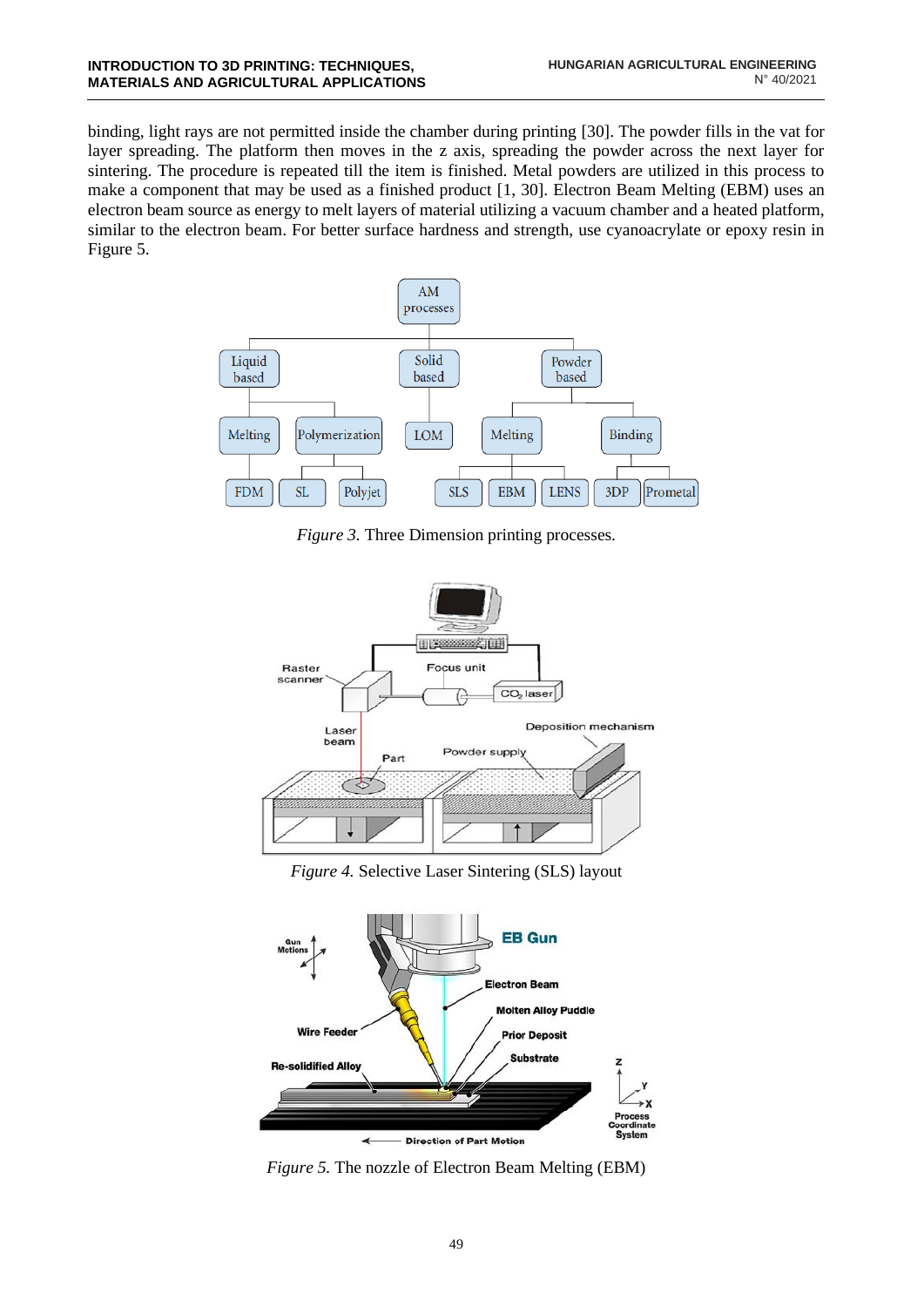## *2.2 Stereolithography (SLA)*

A stereolithography Apparatus is built layers on resin layers by using light projectors or scanning lasers [31]. The resins which are used here are photopolymers cured by light [32]. Every layer is created by drawing light or laser on the resin surface on the construction platform (Figure 6.). Once the layer is built, the platform moves immersion into the resin and a coating is used to align the resin layer with the layer thickness in the input parameters [33]. The major limitation in this process is the size of the objects created. The process is performed in a light-proof room because the resin is light sensitive. If the support area is increased, the deposition of the resin layer might create an uneven layer. This process is used in dental applications and smaller parts such as molding gold ornaments, etc.[34] Casting resin could also be used for the production of dental parts. Direct end-use components for dental purposes can also be manufactured using the SLS technique.

## *2.3 Laminated Object Manufacturing*

Laminated Object Manufacturing (LOM) is a process which is combines additive and subtractive techniques to build up a part layer by layer shown in Figure 7. In this process, the materials are in the form of sheets. The layers have been bonded together using pressure and heat, as well as a thermal adhesive coating. A laser of carbon dioxide cuts the material into the shape of the individual layers using the information from the 3D model which is created by the CAD and STL files. The advantages of this process are the low cost, no need for post-processing or supporting structures, no deformation or phase changes during the process, and the ability to produce large parts. The disadvantages are the low surface sharpness, the directionality of the materials in terms of machinability and mechanical properties, and the difficulty of building complex internal cavities. This method can be used for models made of paper, metal, and composite [9, 35].



*Figure 6.* Stereolithography *Figure 7.* Laminated Object Manufacturing (LOM)

# *2.4 Inkjet printing and contour crafting (IJP)*

The liquid resin is passed through a micro nozzle to create a thin layer on the platform. The extruder head's movement occurs in the contour created by the shape of the part during cutting. Curing of the resin is done in the air for some resins, but mostly often the resin printed objects are held in UV curing for better cure and stiffness [36].

## *2.5 Binder jetting*

It is a process and technology that uses powder-based binders and materials. A liquid binder (adhesive) is placed in a thin layer of powder particles like ceramics, metal, composites, or sand to build the parts. An object is made layer by layer while the binder is placed in a powder bed to form a solid object [36]. The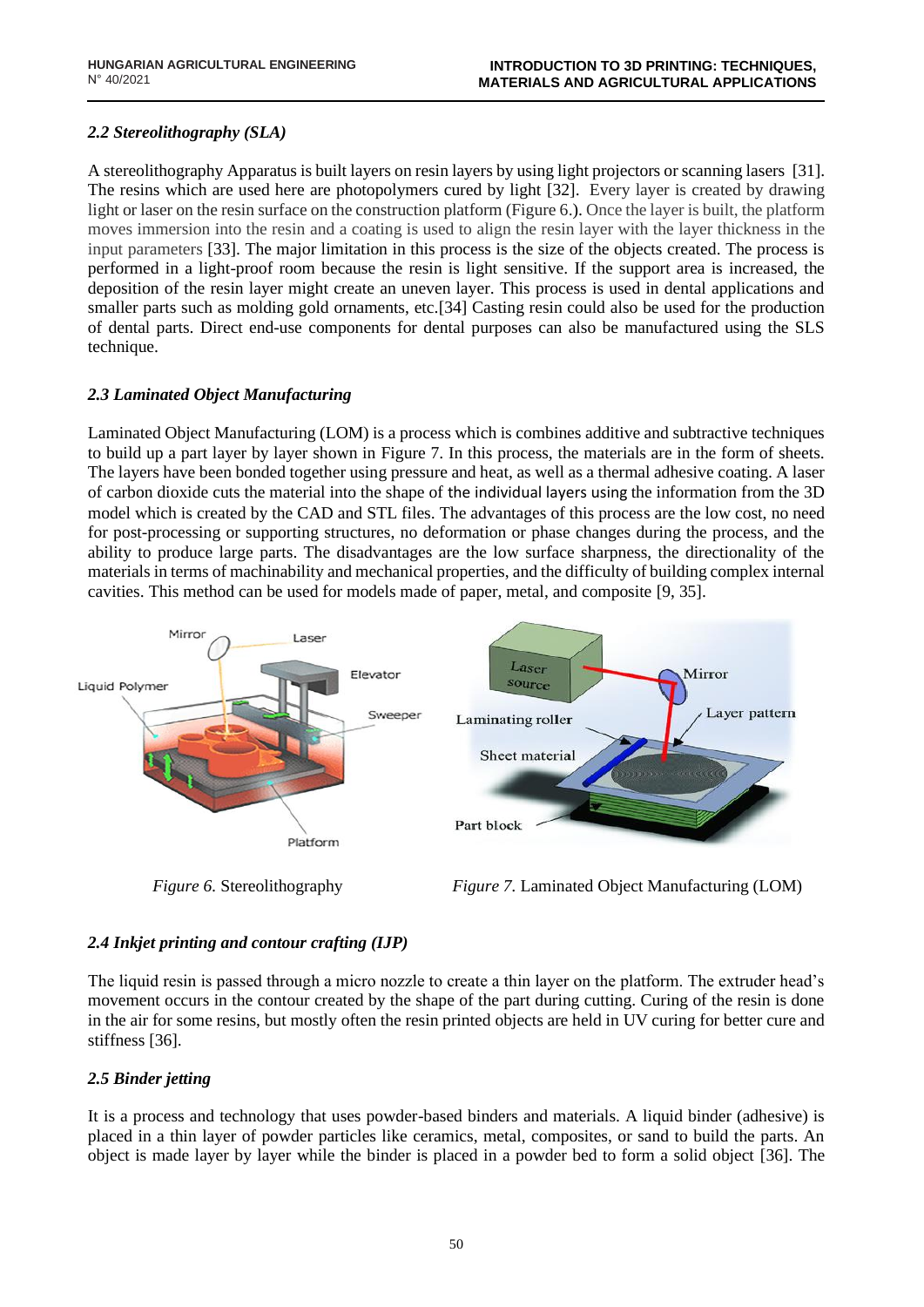binder is responsible for holding the powder layer together [36]. Materials used in binder jetting include, silica, metal, ceramics, sand, and polymers in the granular form [37].

#### *2.6 Directed energy deposition*

Directed energy deposition is the most complex printing process often used to add additional material to or repair existing components [38]. Directed energy deposition allows the grain structure to be highly controlled and the good quality of the object to be achieved. This process is similar in principle to materials extrusion but here the nozzle is not fixed to a specific axis and may move in multiple directions. In addition, this process could be used for ceramics and polymers but is usually used for metals and metal-based hybrids in the form of wire or powder. An example of this technology is laser engineered net shaping (LENS) and laser deposition [38]. Laser deposition is an emerging technology and may be used to fabricate or repair parts that are in millimetres to meter range. Laser deposition technology is gaining traction in the transportation, aerospace, tooling, and oil and gas industries because it offers scalability and multiple capabilities in a single system [36]. Meanwhile, the laser LENS can use thermal energy for melting during casting and the parts are subsequently finished [39].

## *2.7 Fused Deposition Modeling (FDM)*

Fused filament fabrication (FFF) or Fusion deposition modelling (FDM) is an old method for manufacturing parts in the AM process (Figure 8.). In this process, the source material is filaments made of various thermoset plastics [40]. Some materials are biodegradable polymers (PLA), which are used as key elements in scaffold structures [41, 42]. Extruder nozzles of various diameters are used to melt the filament in a semi-solid condition and make it flow on the platform [43]. Most often, the extruder moves in the x and y directions reading the g-code which is created by the slicing software. On some machines, the extruder moves in the zdirection, on others the platform does. For some materials, the platform must be heated to improve the adhesion and prevent warping [43]. Filaments with higher melting points are difficult in part production. When complex structures are created the support structure is formed. These support materials can be made of the same material or different materials. For some designs, the support materials can be easily removed, but when it comes to complex structures, removing the support materials presents some difficulties. Ultimaker has developed a water-soluble support material that leaves no trace in the supporting parts and creates a clear part. Dynamic structures may be easily created with this type of support material. The accuracy of the part that had been created depends on the movement of the extruder, the temperature, the speed, and the flow rate of the material during the nozzle. The FDM is widely used for creating anatomical models in dentistry and surgical exercises [44]. Table 1. Summary of materials, application, advantages, and drawbacks of the main additive manufacturing methods.



*Figure 8*. Fusion Deposition Modelling (FDM).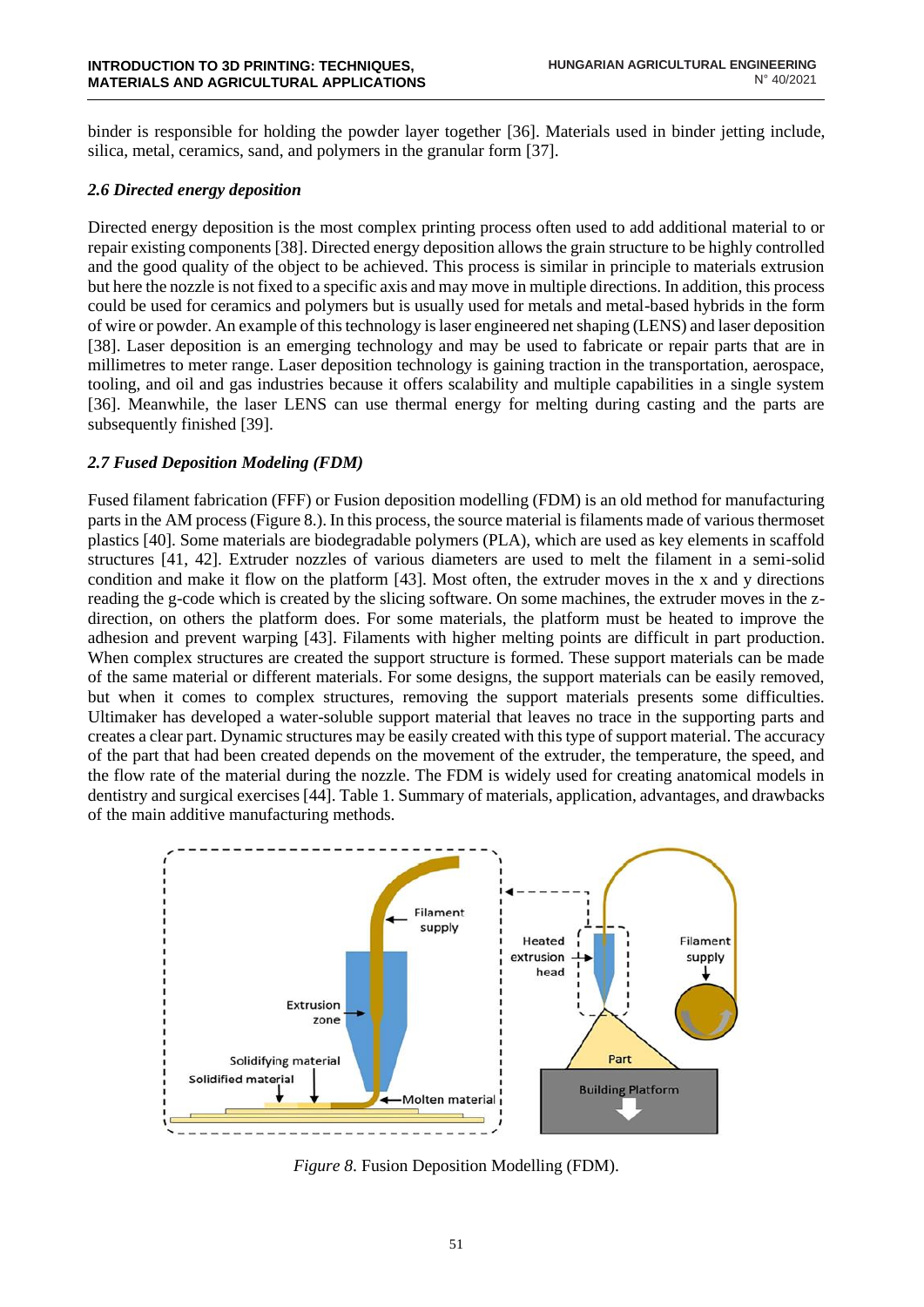*Table 1.* Summary of materials, application, advantages, and drawbacks of the main additive manufacturing methods [45, 46].

| <b>Method</b>                                    | <b>Description</b>                                                                                                                                                                                             | <b>Materials</b>                                                                                                                                                                                                                                                                                                                        | <b>Applications</b>                                                                           | <b>Benefits</b>                                                                                                                                                                                             | <b>Drawbacks</b>                                                                                                                                             | <b>Resolution</b><br>range<br>$(\mu m)$                                  |
|--------------------------------------------------|----------------------------------------------------------------------------------------------------------------------------------------------------------------------------------------------------------------|-----------------------------------------------------------------------------------------------------------------------------------------------------------------------------------------------------------------------------------------------------------------------------------------------------------------------------------------|-----------------------------------------------------------------------------------------------|-------------------------------------------------------------------------------------------------------------------------------------------------------------------------------------------------------------|--------------------------------------------------------------------------------------------------------------------------------------------------------------|--------------------------------------------------------------------------|
| <b>Inkjet Binder</b><br><b>Jetting (IBJ)</b>     | Drop-on-<br>demand<br>Binder                                                                                                                                                                                   | Ceramic,<br>Powder of<br>metals,<br>concrete<br>Sand, and<br>soil                                                                                                                                                                                                                                                                       | <b>Structures</b><br><b>Buildings</b><br><b>Biomedical</b><br>Large                           | Quick printing<br>Ability to<br>print large<br>structures                                                                                                                                                   | Lack of<br>adhesion<br>between<br>layers<br>Layer-by-layer<br>finish.<br>Maintaining<br>workability<br>Coarse-<br>resolution                                 | Inkjet: $5-$<br>$200 \mu m$<br>Contour<br>crafting:<br>25-40mm<br>$[32]$ |
| <b>Laminated object</b><br>manufacture           | <b>Builds</b> parts<br>by<br>Cutting<br>sheets of<br>material and<br>assembling<br>them<br>together in<br>layers                                                                                               | Low cost<br>Reduced<br>Ceramics<br>Electronics<br>Polymer<br>manufacturing<br>Paper<br>composites<br>and tooling<br>manufacturing<br>Metal rolls<br>time<br>Foundry<br>Paper<br>A vast range<br>industries<br>Metal-filled<br>of materials<br>Smart<br>Very good for<br>tapes<br>structures<br>manufacturing<br>of larger<br>structures |                                                                                               | Limitation in<br>manufacturing<br>of complex<br>shapes<br>Inferior surface<br>dimensional<br>accuracy<br>And quality                                                                                        | Depends on<br>the<br>thickness<br>of<br>laminates                                                                                                            |                                                                          |
| Stereolithography                                | UV induced<br>curing Laser<br>scanning and                                                                                                                                                                     | A resin with<br>photo-active<br>monomers                                                                                                                                                                                                                                                                                                | Biomedical<br>Prototyping                                                                     | High-quality<br>Fine<br>resolution                                                                                                                                                                          | Slow printing<br>Very limited<br>materials<br>Expensive                                                                                                      | $10 \mu m$ [13]                                                          |
| <b>Selective Laser</b><br><b>Sintering (SLS)</b> | Heat and<br>Laser<br>scanning<br>induced<br>sintering                                                                                                                                                          | ceramics<br>Plastic;<br>metals;                                                                                                                                                                                                                                                                                                         | Aerospace<br>Biomedical<br>Lightweight<br>Electronics<br>structures<br>(lattices)             | High-quality<br>Fine<br>resolution                                                                                                                                                                          | <b>Expensive Slow</b><br>printing                                                                                                                            | 80-250 μm<br>$[13]$                                                      |
| <b>Direct energy</b><br>deposition               | Metals and<br><b>Builds</b> parts<br>alloys in the<br>By directing<br>form of<br>thermal<br>powder or<br>energy to<br>wire<br>fuse materials<br>Ceramics<br>when applied<br>and<br>to a substrate.<br>polymers |                                                                                                                                                                                                                                                                                                                                         | Aerospace<br>Retrofitting<br>Repair<br>Cladding<br><b>Biomedical</b>                          | Excellent for<br>repair and<br>retrofitting<br>Reduced<br>mechanical<br>properties<br>are Controlled<br>microstructure<br>Accurate<br>composition<br>control<br>manufacturing<br>time and cost<br>Excellent | Low surface<br>Need for a<br>dense Low<br>accuracy<br>quality<br>Limitation in<br>printing<br>complex<br>shapes with fine<br>details<br>support<br>structure | $250 \mu m$<br>$[23]$                                                    |
| <b>Fused deposition</b><br>modeling              | Creates<br>objects by<br>Extrusion<br>material<br>through a<br>nozzle to<br>build layers                                                                                                                       | Polymer;<br>composites;<br>cement;<br>aggregates                                                                                                                                                                                                                                                                                        | 3D curve<br>printing,<br>Aggregate,<br>Rapid<br>prototyping<br>advanced<br>composite<br>parts | High speed<br>Simplicity<br>Low cost                                                                                                                                                                        | Limited<br>materials (only<br>thermoplastics)<br>Weak<br>mechanical<br>properties<br>Layer-by-layer<br>finish                                                | $50-200 \mu m$<br>$[13]$                                                 |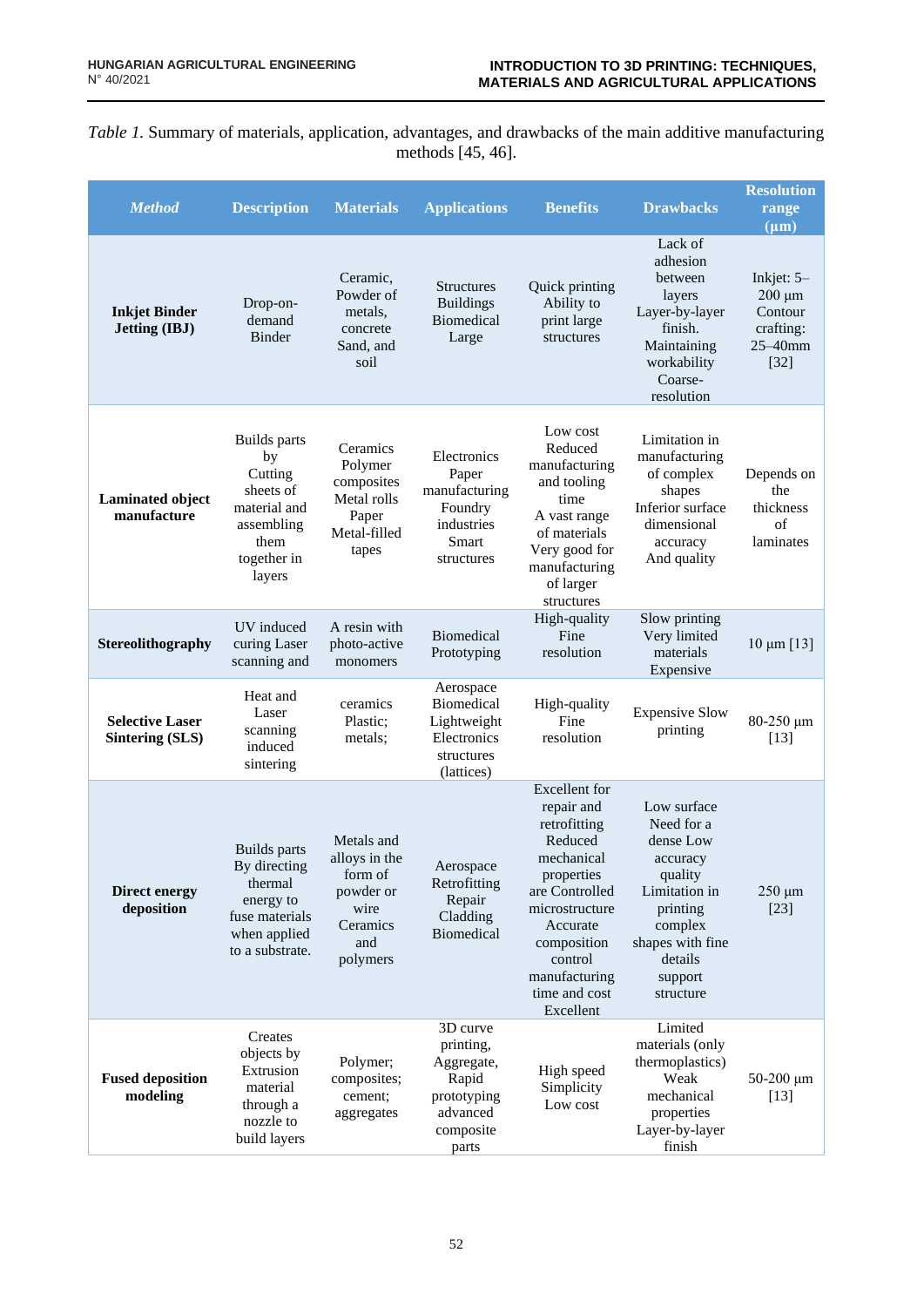#### **3. Materials that are used in 3D printing**

While engineers have focused on improving equipment function and AM methods, applications of various 3D printing technologies evolved on developing the best 3D printing materials through scientific research. For 3D printing of polymers, thermomechanical properties, reactivity (or stability), stimulability, and hybrid materials are important factors. Practical considerations emphasized durability, price, strength, frequency, and safety to animals, humans, and the environment. To date, various polymeric materials such as thermoplastic materials including acrylonitrile butadiene styrene (ABS), polylactic acid (PLA), polyethylene terephthalate glycol (PETG), and polyether ether ketone (PEEK), have been widely used. Thermosets and elastomeric materials for 3D printing are usually made from better-formulated starting materials such as acrylates. These materials can be used in different forms, such as liquid resins, filaments, powders, etc. The following discussions focus on the common and widely known polymer materials used for agricultural 3D printing and do not claim to be exhaustive.

#### *3.1 Polylactic Acid*

PLA (Polylactic acid) [45, 46] is a biodegradable thermoplastic polymer compound. It's a non-toxic, ecologically friendly aliphatic polyester made from lactic acid (derived from animals and plants) that's used to make films, textiles, and bottles. PLA has excellent mechanical qualities and, because of its biodegradability, can be used to replace petroleum-based polymers [47]. PLA has quite a high melting and boiling point than nylons and ABS, which is one of its greatest benefits in 3D printing [48]. PLA is very useful in medical technologies due to its compatibility. Also, it is a good material for disposable food packaging because of its biodegradability [49]. Previous works [17, 49, 50] have detailed in detail the significant physical features including thermal and mechanical of PLA material. PLA has low heat resistance and brittleness, properties that limit its potential applications compared to ABS [51]. However, its biodegradable property is an important reason why it can be used in numerous biomedical applications such as drug delivery microspheres, tissue engineering, and bone fixation [52]. The chemical structure of PLA can be found elsewhere [53].

## *3.2 Acrylonitrile Butadiene Styrene (ABS)*

ABS is a commonly used thermoplastic substance in 3D printing, especially for FDM. Acrylonitrile, which offers chemical resistance and impact resistance, Butadiene, which provides toughness and impact resistance, and Styrene, which provides rigidity and ease of manufacturing, are the three components of ABS [54]. It is a material that is amorphous, rigid, hard, and abrasion-resistant [55]. ABS, like other polymer materials, melts when heated and solidifies when cooled. Because it can be reshaped or remodelled at a certain temperature, it is an excellent polymer for FDM [56]. In previous works[17, 54, 57], several research groups described the material ABS's other physical features (mechanical, thermal, and so on). When ABS is used, hazardous fumes are released during printing, a well-ventilated area, and requiring proper handling [57]. Some examples of 3D printing applications of the material ABS are wheel covers, dashboards, and car body parts. It could also be used for the body of devices such as vacuum cleaners, telephone sets, and cameras. It can also be used for medical equipment [58].

## *3.3 Nylon or Polyamide*

Polyamide (PA), sometimes known as nylon, has grown in importance in 3D printing. Although the printed material has extraordinary elasticity, high tensile strength, and excellent tribological properties, it is moisture sensitive[59]. This material is available in powdered or filament form and is based on 3D printing processes such as multi-jet fusion (MJF), FDM, and SLS.

PA can be further classified depending on their chemical composition, particularly the number of carbon atoms (n). PA6, PA11, and PA12 are the most prevalent PA (n) on the market, and they're used in FDM. PA6 is the most widely available chemical. It has a lot of elasticity and can withstand a lot of wear and tear. Nylon, on the other hand, must be printed on a heated plate (about 80°C) to minimize adhesion problems and moisture absorption in the environment, which might compromise print quality. The extrusion temperature should be between 220-250°C [60] depending on the kind of nylon. Other advantages of using PA in the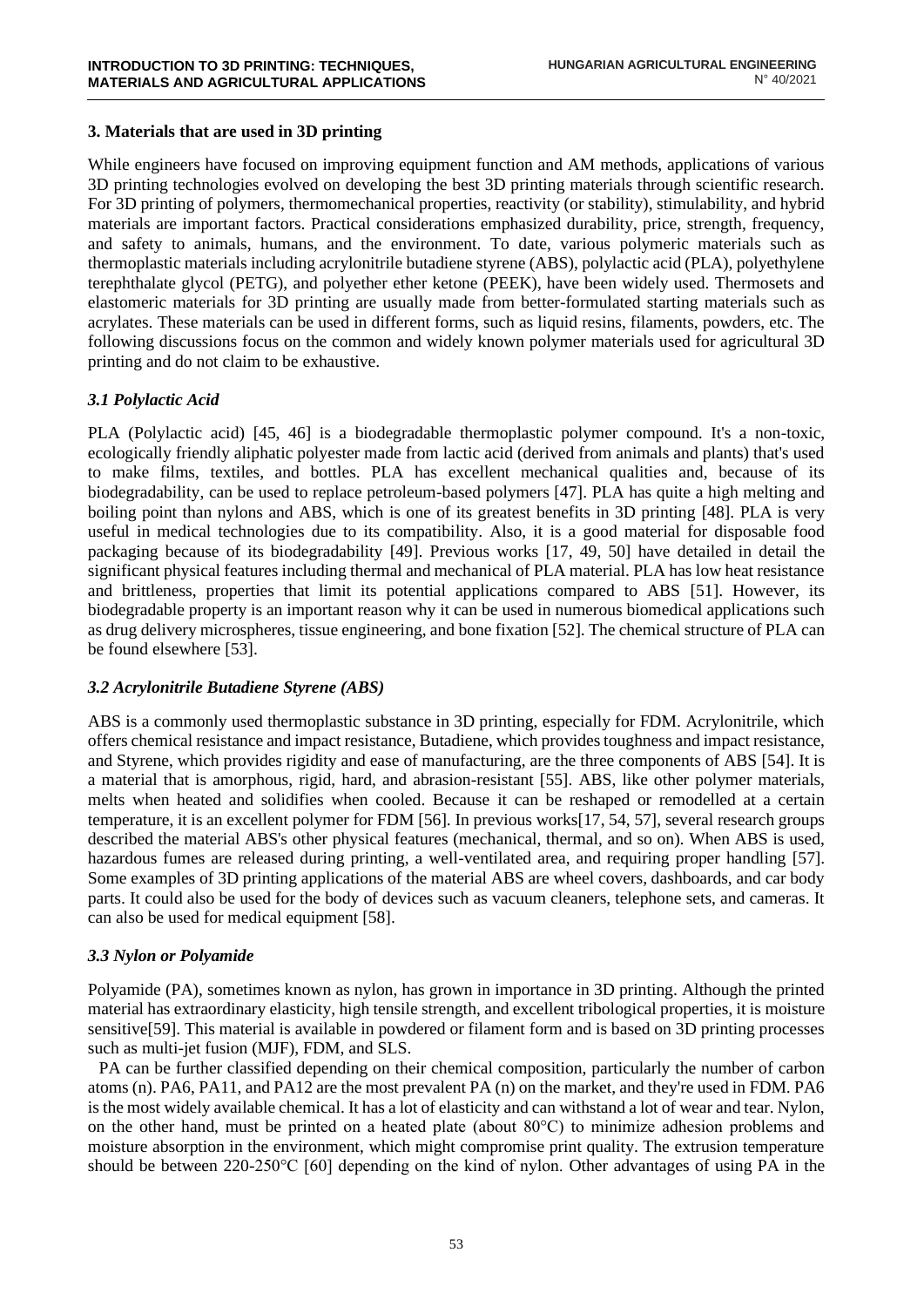medical field include biocompatibility with human tissue, robust mechanical properties, chemical stability, high toughness, excellent wear, and sliding properties. These are the reasons why PA is used not only in engineering and OEM manufacturing but also in biomedical applications [61].

#### *3.4 Recycled 3d Filaments*

Plastic recycling technologies are not new to research, but the raw materials for 3d printing are not yet made from recycled plastic. There is research in the field of Development of 3D Printing Raw Materials from Plastic Waste. More research is being done on the recycling of plastics to make new raw materials suitable for 3D printing from waste [68, 69, 70]. [68], [69], [70].

The PET is recycled quite frequently and has the number "1" as its recycling symbol, and after drying PET prepared for extrusion, then material is shredded and dried, its ready to be extruded. The 'Next filament extruder' was used for the extrusion of PET (shredded format), with 3 different diameters of shredded material and constant range of temperature heater and speed of fan speed, the measurement can be ready after 3 or maximum 5 tests. Recent research points the way towards chemical recycling methods with lower energy requirements, compatibilization of mixed plastic wastes to avoid the need for sorting, and expanding recycling technologies to traditionally non-recyclable polymers. They mentioned the recycling technologies from which they concluded that mechanical recycling is the only widely adopted technology for large-scale treatment of plastic solid waste. The main steps were the removal of organic residue through washing, followed by shredding, melting, and remoulding of the polymer, which is often blended with virgin plastic of the same type to produce a material with suitable properties for manufacturing.

#### **4. 3D Printing applications in agriculture**

#### *4.1 Printing technology and materials*

FDM is the most widely utilized printing method for producing different agricultural implements and equipment. Agricultural equipment such as sprinklers and hose manifolds for irrigation [62], spare parts for machinery such as corn augers [63] and gears [64], and seed application equipment are all made from thermoplastics, particularly PLA and ABS. [65]. Farmers can also make customized tools from PLA, such as a fruit picker and shovel, because the material is biodegradable and recyclable [62]. Although these thermoplastics differ slightly in properties such as heat resistance and stiffness, their (low) cost and ease of use in 3D printing make them the most commonly used filaments. Table 1 highlights the application, material, and 3D printing method which is used in the field of agriculture.

## *4.2 Urban farming*

While there are many numerous innovations for optimizing bulk harvesting, 3D printing can provide a simple mechanism for picking up high-hanging fruit without the use of ladders. The 3D-printed parts of the tool may be assembled with conventionally manufactured components such as the wooden handle, screws, and spring to create the three claw fruit picker and 3D printed corn shellers are shown in Figure 9,10 [62]. PLA (Polylactic acid) proves useful in the material composition of parts produced by fused deposition modelling because it is biodegradable and recyclable. This eliminates unnecessary waste generated by conventional manufacturing and thus promotes sustainability.





*Figure 9.* 3D printed fruit picker [63] *Figure 10*. 3D printed corn-shellers [63]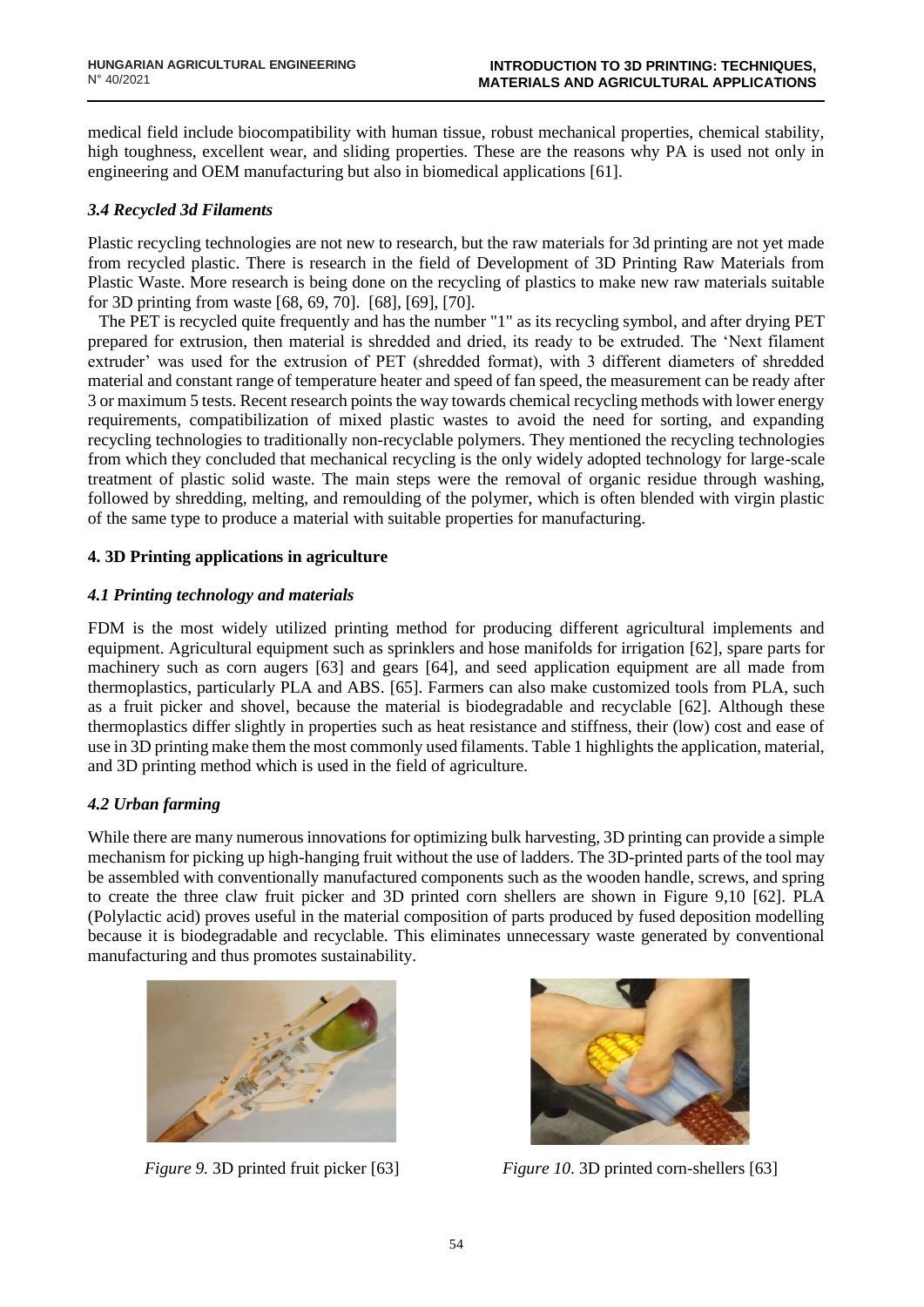#### *4.3 Irrigation and water management*

The adapter/garden hose manifold shown in Figure 11. [62] is an example of water management and irrigation equipment that may be created using 3D printing. This add-on device's design might be altered to allow water to flow in several directions from a garden hose. The most popular material for 3D printing items and components is thermoplastic, which may be highly beneficial in agricultural water distribution systems since it can replace pricey, original parts. PLA thermoplastic is used as a printing medium in this application due to fused deposition modelling.

The 3D-printed spigot shown in Figure 12. was made specifically for a 5-gallon bucket [62]. It is made from the thermoplastic PLA using FDM technology. Additive Manufacturing, can be used to customize the size and dimensions of such a tool with a unique design and attachments like a contour that fits the specific water container. The technology enables efficient production and cost-effectiveness and of these parts.



*Figure 11*. 3D printed garden hose splitter [66] *Figure 12*. 3D printed spigot [66]



|  | Table 2. 3D printing techniques, materials, and application used for 3D printing in agriculture [62]. |  |  |  |  |  |
|--|-------------------------------------------------------------------------------------------------------|--|--|--|--|--|
|  |                                                                                                       |  |  |  |  |  |

| <b>3D Printed Part</b> | <b>3D</b> Printing<br><b>Technique</b> | <b>Material/Filament</b> | <b>Application</b>       | Reference |
|------------------------|----------------------------------------|--------------------------|--------------------------|-----------|
| Shovel and handle      | <b>FDM</b>                             | <b>PLA</b>               | <b>Urban Farming</b>     | [62]      |
| Fruit picker           | <b>FDM</b>                             | PLA                      | <b>Urban Farming</b>     | [62]      |
| Sprinkler              | <b>FDM</b>                             | <b>ABS</b>               | Irrigation               | [66]      |
| Hose splitter          | <b>FDM</b>                             | <b>PLA</b>               | Irrigation               | [62]      |
| Corn Auger             | <b>FDM</b>                             | <b>PLA</b>               | <b>Spare Part</b>        | [63]      |
| Gear                   | <b>FDM</b>                             | Polymeric material       | <b>Spare Part</b>        | [64]      |
| Spigot                 | <b>FDM</b>                             | <b>PLA</b>               | Water Management         | [62]      |
| Packer bottom          | <b>FDM</b>                             | <b>ABS</b>               | <b>Testing Equipment</b> | [65]      |

#### **5. Conclusion**

3D printing is now used in many different fields. From manual labour to making machines that help us fabricating the products we consume and the parts which have practical applications. Additive manufacturing allows us to take our thoughts from the digital to the tangible also this technology allows us to save time and capital that we would have to spend on conventional manufacturing methods, which often involve lengthy and complicated processes. 3D printing can foster entrepreneurship among young people by allowing them to design and print their own models and potentially use of the technology as a business. Such businesses can also lead to collaboration between professional designers, entrepreneurs, and especially farmers, who are the main beneficiaries of additive manufacturing in agriculture. Research and development could be conducted to further increase the efficiency and quality of manufacturing and to find new materials that could be used as alternatives to common 3D printing materials such as thermoplastics [67].

With the advent of large-format 3D printers, large parts of at least 1 cubic meter, can now be produced, further expanding the applications of 3D printing. This paper showed some use cases of 3D printing in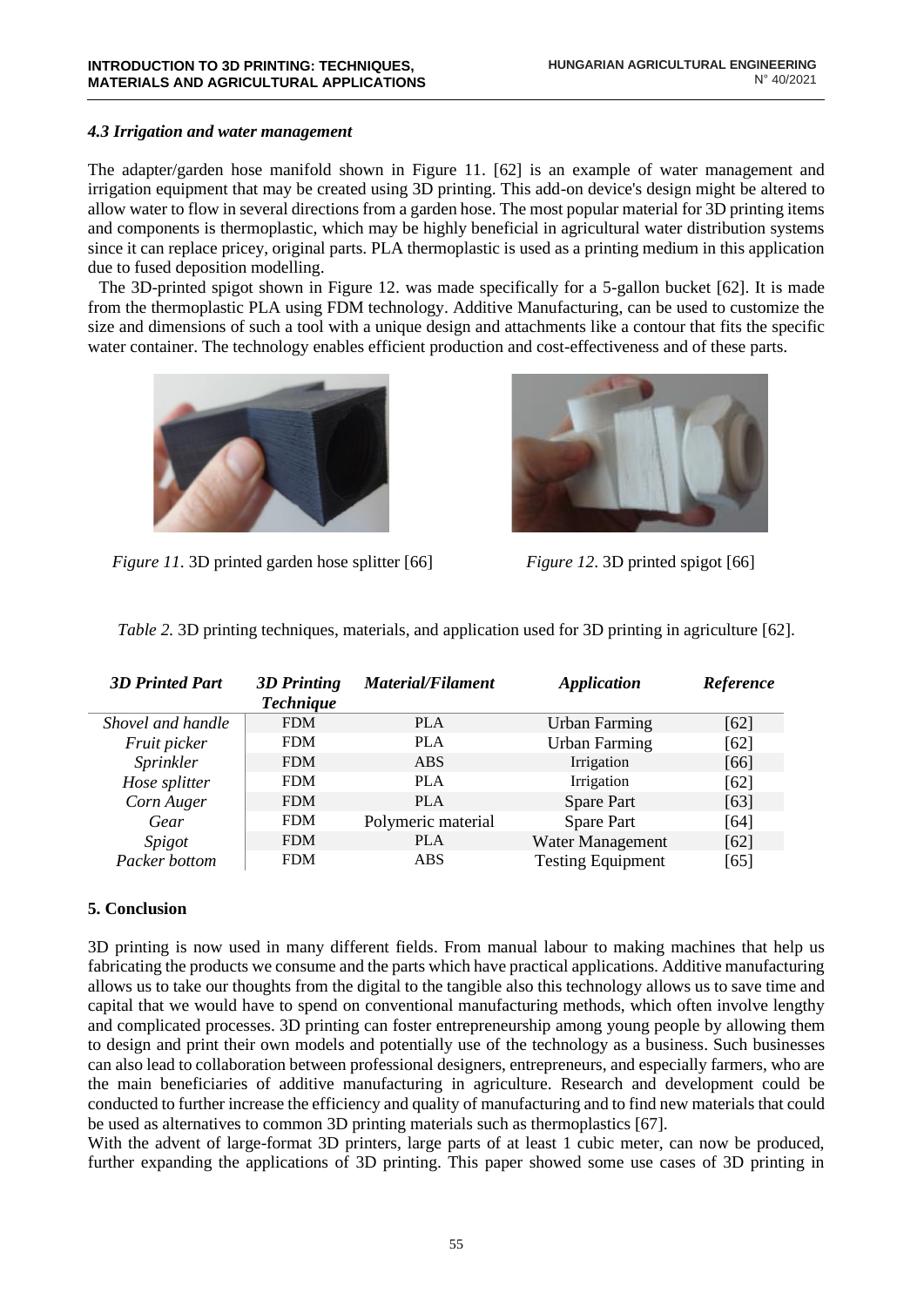agriculture. Specifically, the different materials used in 3D printing parts and the different printing technologies were discussed.

#### **References**

- [1] **Technologies ACF on AM, Terminology ACF on AMTSF 91** (2012) Standard terminology for additive manufacturing technologies. Astm International
- [2] **Joshi S. C., Sheikh A. A.** (2015) 3D printing in aerospace and its long-term sustainability. Virtual Phys Prototyp 10:175–185
- [3] **Murr L. E.** (2016) Frontiers of 3D Printing/Additive Manufacturing: from Human Organs to Aircraft Fabrication†. J Mater Sci Technol 32:987–995
- [4] **Korger M., Bergschneider J., Lutz M., Mahltig B., Finsterbusch K., Rabe M.** (2016) Possible Applications of 3D Printing Technology on Textile Substrates. IOP Conf Ser Mater Sci Eng 141:012011
- [5] **Revilla-León M., Özcan M**. (2019) Additive Manufacturing Technologies Used for Processing Polymers: Current Status and Potential Application in Prosthetic Dentistry: Polymer Additive Manufacturing for Prosthodontics. J Prosthodont 28:146–158
- [6] **Buchanan C., Gardner L.** (2019) Metal 3D printing in construction: A review of methods, research, applications, opportunities and challenges. Eng Struct 180:332–348
- [7] **Jasminka K-, Josipa Š.** (2018) 3D print additive technology as a form of textile material substitutein clothing design – interdisciplinary approach in designing corsetsand fashion accessories. Ind Textila 69:190–196
- [8] **Levy G. N., Schindel R., Kruth J. P.** (2003) Rapid Manufacturing and Rapid Tooling with Layer Manufacturing (LM) Technologies, State of the Art And Future Perspectives. Cirp Ann 52:589–609
- [9] **Cooper K.** (2001) Rapid Prototyping Technology. CRC Press, 0 Aufl.
- [10] K**ruth J. P.** (1991) Material Incress Manufacturing by Rapid Prototyping Techniques. CIRP Ann 40:603–614
- [11] **Bryll K., Piesowicz E., Szymański P., Ślączka W., Pijanowski M.** (2018) Polymer composite manufacturing by FDM 3D printing technology. MATEC Web of Conferences. EDP Sciences, Bd. 237 02006
- [12] **Slavko D., Matic K.** (2010) Selective laser sintering of composite materials technologies. Annals of DAAAM & Proceedings, Bd. 21
- [13] L**iu C., Huang N., Xu F., Tong J., Chen Z., Gui X., Fu Y., Lao C.** (2018) 3D Printing Technologies for Flexible Tactile Sensors toward Wearable Electronics and Electronic Skin. Polymers 10:629
- [14] **Wang J., Goyanes A., Gaisford S., Basit A. W.** (2016) Stereolithographic (SLA) 3D printing of oral modified-release dosage forms. Int J Pharm 503:207–212
- [15] **Ahn D., Kweon J.-H., Choi J., Lee S.** (2012) Quantification of surface roughness of parts processed by laminated object manufacturing. J Mater Process Technol 212:339–346
- [16] **Turner B. N., Strong R, Gold S. A.** (2014) A review of melt extrusion additive manufacturing processes: I. Process design and modeling. Rapid Prototyp J 20:192–204
- [17] **Dizon J. R. C., Espera Jr A. H., Chen Q., Advincula R. C** .(2018) Mechanical characterization of 3D-printed polymers. Addit Manuf 20:44–67
- [18] **Diego J.R , Martinez D. W. C., Robles G. S., Dizon J. R. C.** (2021) Development of smartphonecontrolled hand and arm exoskeleton for persons with disability. Open Eng 11:161–170
- [19] **Dizon J. R. C., Gache C. C. L., Cascolan H. M. S., Cancino L. T., Advincula R. C.** (2021) Postprocessing of 3D-printed polymers. Technologies 9:61
- [20] **Valino A. D., Dizon J. R. C., Espera A. H., Chen Q., Messman J., Advincula R. C.** (2019) Advances in 3D printing of thermoplastic polymer composites and nanocomposites. Prog Polym Sci 98:101162
- [21] **Dong Y., Fan S.-Q., Shen Y., Yang J.-X., Yan P., Chen Y.-P., Li J., Guo J.-S., Duan X.-M., Fang F.** (2015) A novel bio-carrier fabricated using 3D printing technique for wastewater treatment. Sci Rep 5:1–10
- [22] **Espera A. H., Dizon J. R. C., Chen Q., Advincula R. C.** (2019) 3D-printing and advanced manufacturing for electronics. Prog Addit Manuf 1–23
- [23] **Tijing L., Dizon J. R., Cruz Jr. G.** (2021) 3D-Printed Absorbers for Solar-Driven Interfacial Water Evaporation: A Mini-Review. Adv Sustain Sci Eng Technol 3:0210103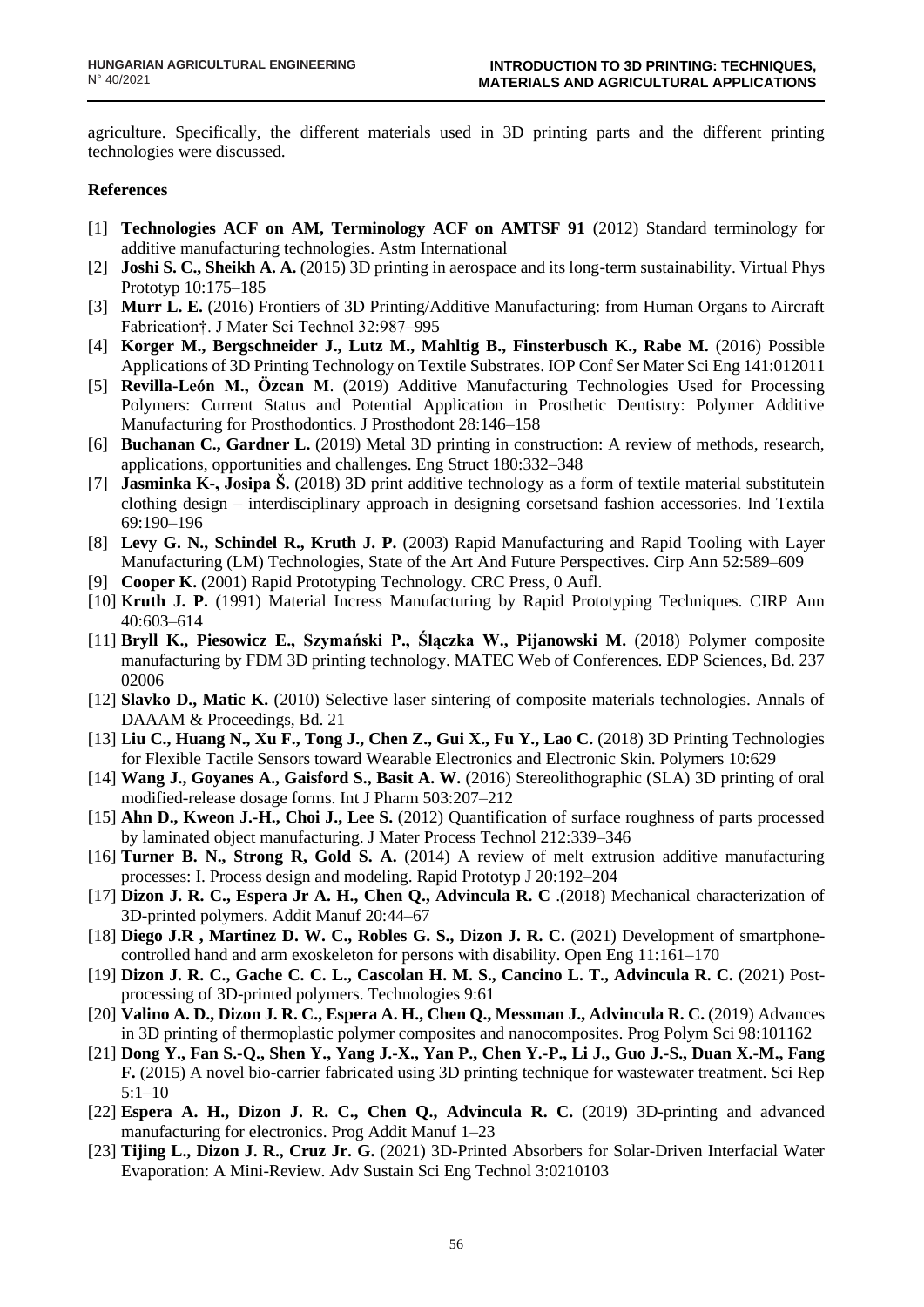- [24] **Advincula R. C., Dizon J. R. C., Chen Q., Niu I., Chung J., Kilpatrick L., Newman R.** (2020) Additive manufacturing for COVID-19: devices, materials, prospects, and challenges. MRS Commun 10:413
- [25] **Pearce J**. (2013) Applications of open source 3-D printing on small farms. Org Farming 1:19–35
- [26] **Podchasov E. O.** (2021) Design and Technological Features of 3D-Printing. work 5:9
- [27] **Cotteleer D. M. J.** (o. J.) 3D opportunity: Additive manufacturing paths to performance, innovation, and growth 23
- [28] **Ngo T. D., Kashani A., Imbalzano G., Nguyen K. T. Q., Hui D.** (2018) Additive manufacturing (3D printing): A review of materials, methods, applications and challenges. Compos Part B Eng 143:172– 196
- [29] **Taheri H., Shoaib M. R. B. M., Koester L. W., Bigelow T. A., Collins P. C., Bond L. J.** (2017) Powder-based additive manufacturing-a review of types of defects, generation mechanisms, detection, property evaluation and metrology. Int J Addit Subtractive Mater Manuf 1:172–209
- [30] L**iu Y., Wang W., Zhang L.-C.** (2017) Additive manufacturing techniques and their biomedical applications. Fam Med Community Health 5:286–298
- [31] **Castoro M., Kumpaty S.** (2013) Impact of laser power and build orientation on the mechanical properties of selectively laser sintered parts. Proceedings of The National Conference on Undergraduate Research (NCUR). University of Wisconsin La Crosse, WI
- [32] K**ang .J, Shangguan H., Deng C., Hu Y., Yi J., Wang X., Zhang X., Huang T.** (2018) Additive manufacturing-driven mold design for castings. Addit Manuf 22:472–478
- [33] **Nandi C., Caspi A., Grossman D., Tatlock Z.** (2017) Programming language tools and techniques for 3D printing. 2nd Summit on Advances in Programming Languages (SNAPL 2017). Schloss Dagstuhl-Leibniz-Zentrum fuer Informatik
- [34] A**raya-Calvo M., López-Gómez I., Chamberlain-Simon N., León-Salazar J. L., Guillén-Girón T., Corrales-Cordero J. S., Sánchez-Brenes O.** (2018) Evaluation of compressive and flexural properties of continuous fiber fabrication additive manufacturing technology. Addit Manuf 22:157–164
- [35] **Noorani R**. (2006) Rapid prototyping: principles and applications. John Wiley & Sons Incorporated
- [36] **Shahrubudin N., Lee T. .C, Ramlan R.** (2019) An Overview on 3D Printing Technology: Technological, Materials, and Applications. Procedia Manuf 35:1286–1296
- [37] **Gibson I., Rosen D., Stucker B., Khorasani M.** (2021) Additive manufacturing technologies. Springer: Cham, Switzerland, Third edition
- [38] **Tofail S. A. M., Koumoulos E. P., Bandyopadhyay A., Bose S,. O'Donoghue L., Charitidis C.** (2018) Additive manufacturing: scientific and technological challenges, market uptake and opportunities. Mater Today 21:22–37
- [39] **Dilberoglu U. M., Gharehpapagh B., Yaman U., Dolen M.** (2017) The Role of Additive Manufacturing in the Era of Industry 4.0. Procedia Manuf 11:545–554
- [40] **Duda T., Raghavan L. V.** (2016) 3D metal printing technology. IFAC-Pap 49:103–110
- [41] **Syvanen T., Nyrhila O., Kotila J.** (2009) Metal powder for use in an additive method for the production of three-dimensional objects and method using such metal powder. Google Patents
- [42] B**rown S. L., Pierson H. A.** (2018) Digital design integrity for additive manufacturing: examining reliability issues in the digital preproduction process. Int J Rapid Manuf 7:43–58
- [43] **Osswald T. A., Puentes J., Kattinger J.** (2018) Fused filament fabrication melting model. Addit Manuf 22:51–59
- [44] **Mostafa N., Syed H. M., Igor S., Andrew G.** (2009) A study of melt flow analysis of an ABS-Iron composite in fused deposition modelling process. Tsinghua Sci Technol 14:29–37
- [45] **Harris A. M., Lee E. C.** (2008) Improving mechanical performance of injection molded PLA by controlling crystallinity. J Appl Polym Sci 107:2246–2255
- [46] **Benwood C., Anstey A., Andrzejewski J., Misra M., Mohanty A. K.** (2018) Improving the Impact Strength and Heat Resistance of 3D Printed Models: Structure, Property, and Processing Correlationships during Fused Deposition Modeling (FDM) of Poly(Lactic Acid). ACS Omega 3:4400– 4411
- [47] **Yang Z., Peng H., Wang W., Liu T.** (2010) Crystallization behavior of poly(ε-caprolactone)/layered double hydroxide nanocomposites. J Appl Polym Sci NA-NA